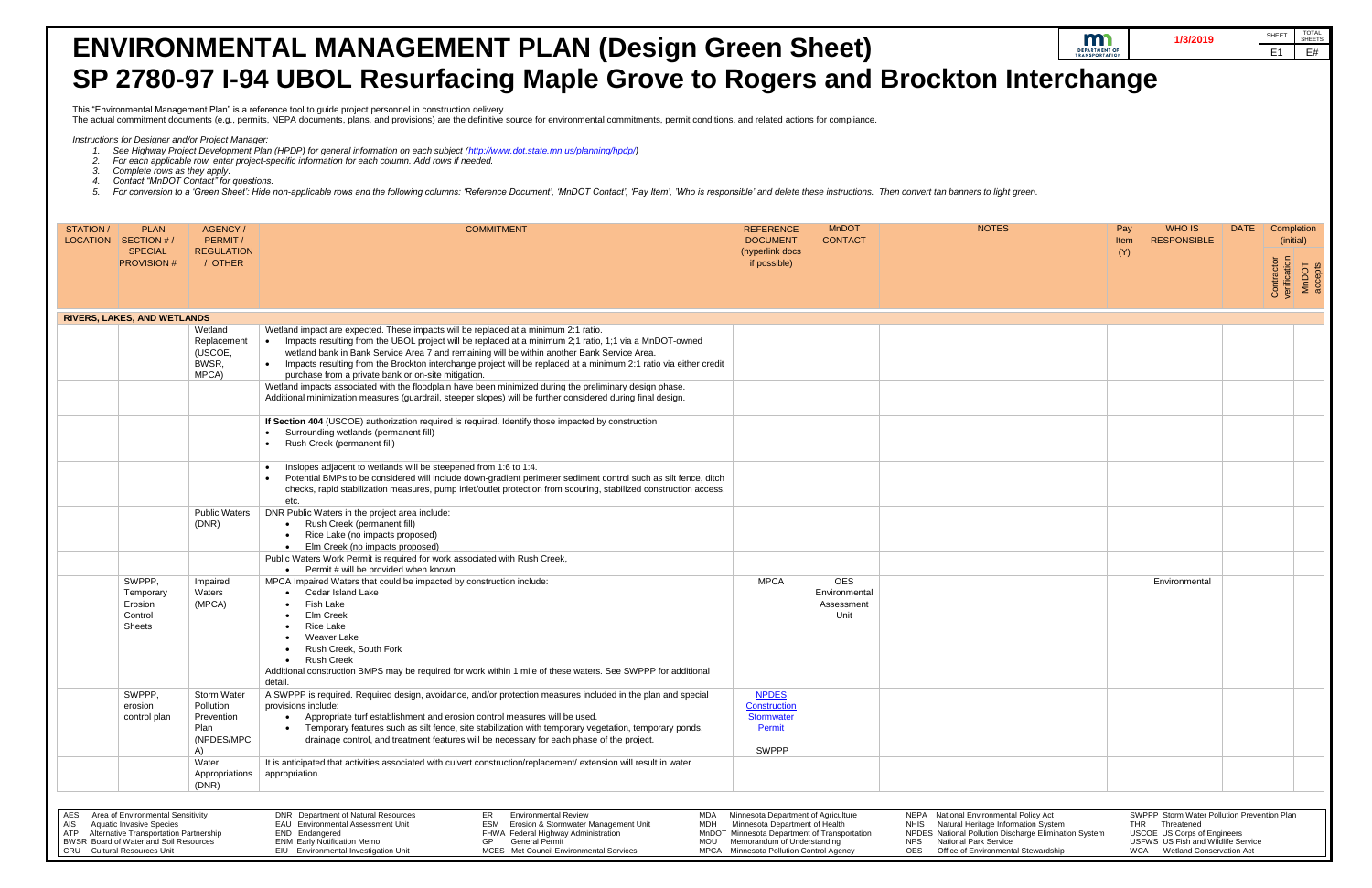- *2. For each applicable row, enter project-specific information for each column. Add rows if needed.*
- *3. Complete rows as they apply.*
- 
- 

|                   |                                                                                                                                                                                                |                                         | <b>ENVIRONMENTAL MANAGEMENT PLAN (Design Green Sheet)</b>                                                                                                                                                                                                                                                                                                                                                                                                                                                                                                                   |                                                                                                                                                                                                 |                |                                                                                                                                                                                                                               | m<br><b>DEPARTMENT OF<br/>TRANSPORTATION</b> | 1/3/2019                                                                                                                                                                  |             | TOTAL<br>SHEETS<br>SHEET<br>E2<br>E#                        |
|-------------------|------------------------------------------------------------------------------------------------------------------------------------------------------------------------------------------------|-----------------------------------------|-----------------------------------------------------------------------------------------------------------------------------------------------------------------------------------------------------------------------------------------------------------------------------------------------------------------------------------------------------------------------------------------------------------------------------------------------------------------------------------------------------------------------------------------------------------------------------|-------------------------------------------------------------------------------------------------------------------------------------------------------------------------------------------------|----------------|-------------------------------------------------------------------------------------------------------------------------------------------------------------------------------------------------------------------------------|----------------------------------------------|---------------------------------------------------------------------------------------------------------------------------------------------------------------------------|-------------|-------------------------------------------------------------|
|                   |                                                                                                                                                                                                |                                         | SP 2780-97 I-94 UBOL Resurfacing Maple Grove to Rogers and Brockton Interchange                                                                                                                                                                                                                                                                                                                                                                                                                                                                                             |                                                                                                                                                                                                 |                |                                                                                                                                                                                                                               |                                              |                                                                                                                                                                           |             |                                                             |
|                   |                                                                                                                                                                                                |                                         | This "Environmental Management Plan" is a reference tool to guide project personnel in construction delivery.                                                                                                                                                                                                                                                                                                                                                                                                                                                               |                                                                                                                                                                                                 |                |                                                                                                                                                                                                                               |                                              |                                                                                                                                                                           |             |                                                             |
|                   |                                                                                                                                                                                                |                                         | The actual commitment documents (e.g., permits, NEPA documents, plans, and provisions) are the definitive source for environmental commitments, permit conditions, and related actions for compliance.                                                                                                                                                                                                                                                                                                                                                                      |                                                                                                                                                                                                 |                |                                                                                                                                                                                                                               |                                              |                                                                                                                                                                           |             |                                                             |
|                   | Instructions for Designer and/or Project Manager:<br>Complete rows as they apply.<br>Contact "MnDOT Contact" for questions.                                                                    |                                         | See Highway Project Development Plan (HPDP) for general information on each subject (http://www.dot.state.mn.us/planning/hpdp/)<br>For each applicable row, enter project-specific information for each column. Add rows if needed.<br>For conversion to a 'Green Sheet': Hide non-applicable rows and the following columns: 'Reference Document', 'MnDOT Contact', 'Pay Item', 'Who is responsible' and delete these instructions. Then convert tan banners to ligh                                                                                                       |                                                                                                                                                                                                 |                |                                                                                                                                                                                                                               |                                              |                                                                                                                                                                           |             |                                                             |
| STATION/          | <b>PLAN</b>                                                                                                                                                                                    | AGENCY/                                 | <b>COMMITMENT</b>                                                                                                                                                                                                                                                                                                                                                                                                                                                                                                                                                           | <b>REFERENCE</b>                                                                                                                                                                                | <b>MnDOT</b>   | <b>NOTES</b>                                                                                                                                                                                                                  | Pay                                          | WHO IS                                                                                                                                                                    | <b>DATE</b> | Completion                                                  |
|                   | LOCATION SECTION #<br><b>SPECIAL</b><br><b>PROVISION#</b>                                                                                                                                      | PERMIT/<br><b>REGULATION</b><br>/ OTHER |                                                                                                                                                                                                                                                                                                                                                                                                                                                                                                                                                                             | <b>DOCUMENT</b><br>(hyperlink docs<br>if possible)                                                                                                                                              | <b>CONTACT</b> |                                                                                                                                                                                                                               | Item<br>(Y)                                  | <b>RESPONSIBLE</b>                                                                                                                                                        |             | (initial)<br>Contractor<br>verification<br>MnDOT<br>accepts |
|                   |                                                                                                                                                                                                |                                         | Dewatering BMPs will be identified in the SWPPP, and a dewatering plan will be included in the                                                                                                                                                                                                                                                                                                                                                                                                                                                                              |                                                                                                                                                                                                 |                |                                                                                                                                                                                                                               |                                              |                                                                                                                                                                           |             |                                                             |
|                   |                                                                                                                                                                                                |                                         | construction documents.<br>BMPs in the SWPPP and dewatering plan will be utilized to ensure that the discharge does not adversely<br>affect receiving waters and the inlet and the discharge points will be adequately protected from erosion<br>and scour.                                                                                                                                                                                                                                                                                                                 |                                                                                                                                                                                                 |                |                                                                                                                                                                                                                               |                                              |                                                                                                                                                                           |             |                                                             |
|                   |                                                                                                                                                                                                |                                         | Any other locations determined to require dewatering will be included in the dewatering plan.<br>If dewatering rates during construction exceed 10,000 gallons per day or a million gallons per year, a DNR<br>water appropriation permit will be required and will be acquired by the contractor.                                                                                                                                                                                                                                                                          |                                                                                                                                                                                                 |                |                                                                                                                                                                                                                               |                                              |                                                                                                                                                                           |             |                                                             |
|                   |                                                                                                                                                                                                | Watershed<br><b>District</b>            | Elm Creek Watershed District BMP requirements include:<br>Rate Control: Proposed Conditions 2, 10, and 100-year, 24-hour storm events not exceed existing runoff rates.<br>Volume Reduction: 1.1-inch runoff generated from new impervious surfaces must be infiltrated/abstracted.<br>Water Quality Treatment: No net increase in total phosphorus (TP) or total suspended solids (TSS) from pre-<br>development land cover to post-development land cover.                                                                                                                |                                                                                                                                                                                                 |                |                                                                                                                                                                                                                               |                                              |                                                                                                                                                                           |             |                                                             |
| <b>Crow River</b> |                                                                                                                                                                                                |                                         | Stormwater runoff tributary to the Crow River from I-94 west of Cabela's will follow existing drainage patterns.<br>Proposed BMPs within the gore areas of the I-94/TH 101 Interchange are proposed to treat the new impervious from<br>the auxiliary lane. This stormwater runoff is conveyed through the existing I-94 ditch system to the Crow River.                                                                                                                                                                                                                    |                                                                                                                                                                                                 |                |                                                                                                                                                                                                                               |                                              |                                                                                                                                                                           |             |                                                             |
| Grass Lake        |                                                                                                                                                                                                |                                         | Stormwater runoff from I-94 between Cabela's and the CSAH 81 overpass will be conveyed to a proposed filtration<br>system on the northeast side of I-94. These BMPs are also required for the proposed commercial vehicle inspection<br>site located within this subwatershed. Runoff from the BMP will be discharged into the wetlands upstream of Grass<br>Lake.                                                                                                                                                                                                          |                                                                                                                                                                                                 |                |                                                                                                                                                                                                                               |                                              |                                                                                                                                                                           |             |                                                             |
| French<br>Lake    |                                                                                                                                                                                                |                                         | There is a small portion of the runoff from the proposed improvements on CSAH 81 that is tributary to French Lake.<br>The area generally west of 113 <sup>th</sup> Avenue North to the project limits on CSAH 81 is tributary to French Lake. A portion<br>of CSAH 81 additional impervious surfaces will be routed south into the large BMP located in the northwest quadrant<br>of Brockton interchange.                                                                                                                                                                  |                                                                                                                                                                                                 |                |                                                                                                                                                                                                                               |                                              |                                                                                                                                                                           |             |                                                             |
| <b>Rush Creek</b> |                                                                                                                                                                                                |                                         | Stormwater runoff from the majority of Brockton interchange and I-94 from CSAH 81 overpass to TH 610 is tributary<br>to Rush Creek. Multiple BMPs are proposed within and adjacent to the gore areas of the Brockton interchange ramp<br>loops and areas of existing MnDOT right of way through this segment. The majority of the increase in impervious<br>surfaces for the project is related to Brockton interchange. The BMPs within the Brockton interchange are proposed<br>to meet the regulatory requirements for the increase in impervious surfaces in this area. |                                                                                                                                                                                                 |                |                                                                                                                                                                                                                               |                                              |                                                                                                                                                                           |             |                                                             |
| Rice Lake         |                                                                                                                                                                                                |                                         | The new impervious surfaces from the expanded parking at the Rest Area will be treated with proposed BMPs<br>adjacent to the on-ramp from the Rest Area.                                                                                                                                                                                                                                                                                                                                                                                                                    |                                                                                                                                                                                                 |                |                                                                                                                                                                                                                               |                                              |                                                                                                                                                                           |             |                                                             |
|                   |                                                                                                                                                                                                |                                         | Best management practices will be used to avoid unnecessary impacts to surface waters during construction and<br>will be included in the project SWPPP and dewatering plans. Potential BMPs to be considered will include down-<br>gradient perimeter sediment control such as silt fence, ditch checks, rapid stabilization measures, pump inlet/outlet<br>protection from scouring, stabilized construction access, etc.                                                                                                                                                  |                                                                                                                                                                                                 |                |                                                                                                                                                                                                                               |                                              |                                                                                                                                                                           |             |                                                             |
|                   |                                                                                                                                                                                                | 100-year<br>floodplain<br>impacts       | Floodplain impact is expected:<br>The floodplain impacts due to Brockton interchange will be mitigated at 1:1 in compliance with local<br>ordinances.<br>Guardrail will be incorported along Bridge No. 91178 to eliminate floodplain and floodway encroachment.<br>Impacts to the northwest of the existing box culvert (approximately 160 cubic yards) will be mitigated by<br>modifying the existing I-94 eastbound ditch and constructing a BMP to provide compensatory storage.                                                                                        |                                                                                                                                                                                                 |                |                                                                                                                                                                                                                               |                                              |                                                                                                                                                                           |             |                                                             |
|                   |                                                                                                                                                                                                |                                         |                                                                                                                                                                                                                                                                                                                                                                                                                                                                                                                                                                             |                                                                                                                                                                                                 |                |                                                                                                                                                                                                                               |                                              |                                                                                                                                                                           |             |                                                             |
| AES<br>AIS<br>ATP | Area of Environmental Sensitivity<br><b>Aquatic Invasive Species</b><br>Alternative Transportation Partnership<br>BWSR Board of Water and Soil Resources<br><b>CRU</b> Cultural Resources Unit |                                         | DNR Department of Natural Resources<br><b>Environmental Review</b><br>ER<br>MDA<br>EAU Environmental Assessment Unit<br>Erosion & Stormwater Management Unit<br>ESM<br>MDH<br>END Endangered<br>FHWA Federal Highway Administration<br><b>ENM Early Notification Memo</b><br><b>General Permit</b><br>GP<br>MOU<br>EIU Environmental Investigation Unit<br>MCES Met Council Environmental Services                                                                                                                                                                          | Minnesota Department of Agriculture<br>Minnesota Department of Health<br>MnDOT Minnesota Department of Transportation<br>Memorandum of Understanding<br>MPCA Minnesota Pollution Control Agency |                | NEPA National Environmental Policy Act<br>NHIS Natural Heritage Information System<br>NPDES National Pollution Discharge Elimination System<br><b>National Park Service</b><br>NPS<br>OES Office of Environmental Stewardship |                                              | SWPPP Storm Water Pollution Prevention Plan<br>THR Threatened<br><b>USCOE US Corps of Engineers</b><br>USFWS US Fish and Wildlife Service<br>WCA Wetland Conservation Act |             |                                                             |

| tal Policy Act             |            | SWPPP Storm Water Pollution Prevention Plan |
|----------------------------|------------|---------------------------------------------|
| rmation System             | THR        | Threatened                                  |
| scharge Elimination System |            | <b>USCOE</b> US Corps of Engineers          |
|                            |            | USFWS US Fish and Wildlife Service          |
| ntal Stewardship           | <b>WCA</b> | <b>Wetland Conservation Act</b>             |
|                            |            |                                             |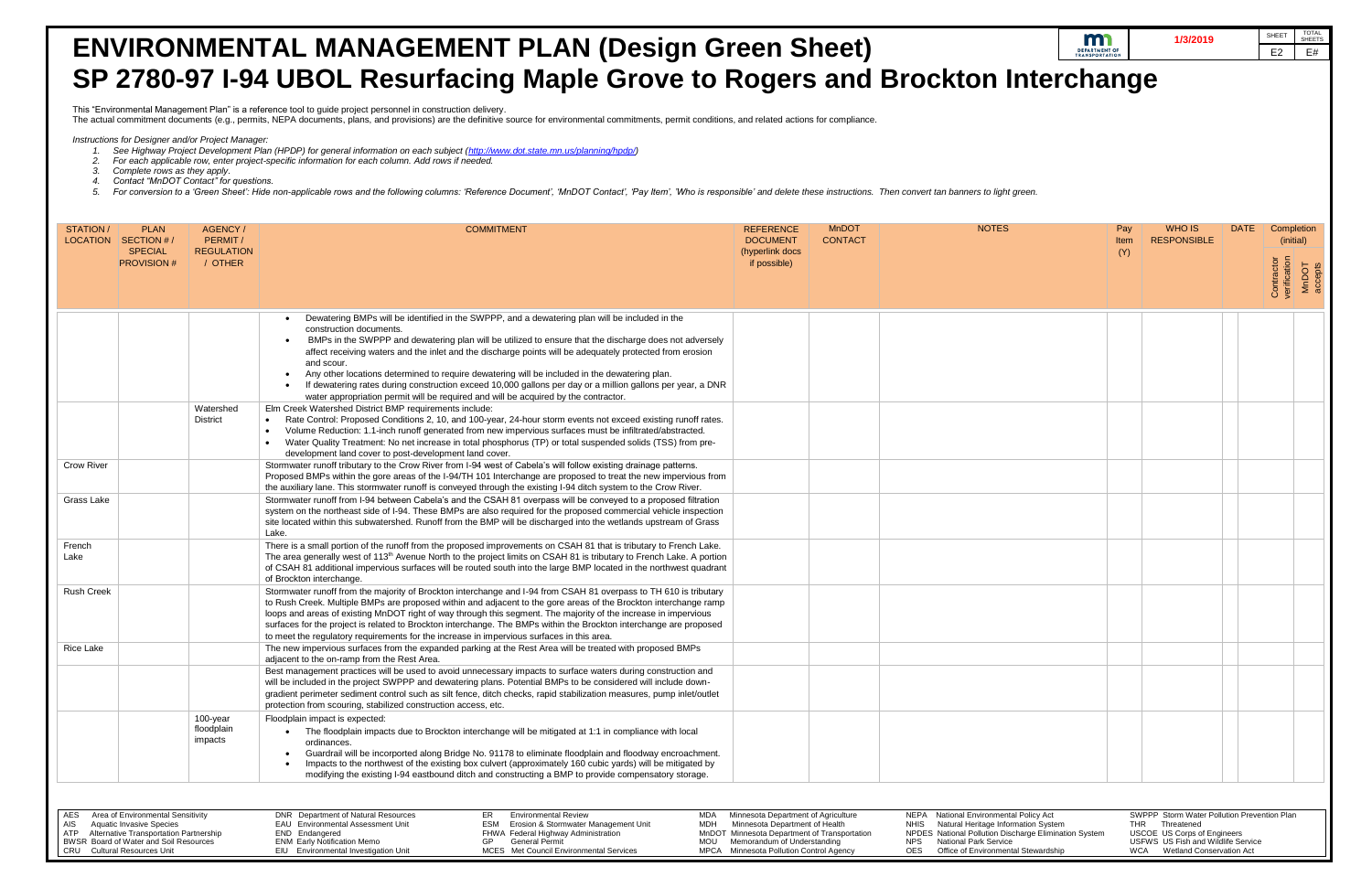- *1. See Highway Project Development Plan (HPDP) for general information on each subject [\(http://www.dot.state.mn.us/planning/hpdp/\)](http://www.dot.state.mn.us/planning/hpdp/)*
- *2. For each applicable row, enter project-specific information for each column. Add rows if needed.*
- *3. Complete rows as they apply.*
- *4. Contact "MnDOT Contact" for questions.*
- 5. For conversion to a 'Green Sheet': Hide non-applicable rows and the following columns: 'Reference Document', 'MnDOT Contact', 'Pay Item', 'Who is responsible' and delete these instructions. Then convert tan banners to l

# **ENVIRONMENTAL MANAGEMENT PLAN (Design Green Sheet) SP 2780-97 I-94 UBOL Resurfacing Maple Grove to Rogers and Brockton I**

This "Environmental Management Plan" is a reference tool to guide project personnel in construction delivery.

The actual commitment documents (e.g., permits, NEPA documents, plans, and provisions) are the definitive source for environmental commitments, permit conditions, and related actions for compliance.

 *Instructions for Designer and/or Project Manager:* 

|                                    |                                               |             | 1/3/2019                                    |             | <b>SHEET</b>               | TOTAL<br>SHEETS  |
|------------------------------------|-----------------------------------------------|-------------|---------------------------------------------|-------------|----------------------------|------------------|
|                                    | <b>DEPARTMENT OF</b><br><b>TRANSPORTATION</b> |             |                                             |             | E <sub>3</sub>             | E#               |
| n Interchange<br>s to light green. |                                               |             |                                             |             |                            |                  |
| <b>NOTES</b>                       |                                               | Pay<br>Item | <b>WHO IS</b><br><b>RESPONSIBLE</b>         | <b>DATE</b> | Completion<br>(initial)    |                  |
|                                    |                                               | (Y)         |                                             |             |                            |                  |
|                                    |                                               |             |                                             |             | Contractor<br>verification | MnDOT<br>accepts |
|                                    |                                               |             |                                             |             |                            |                  |
|                                    |                                               |             |                                             |             |                            |                  |
|                                    |                                               |             |                                             |             |                            |                  |
|                                    |                                               |             | Project Manager                             |             |                            |                  |
|                                    |                                               |             |                                             |             |                            |                  |
|                                    |                                               |             |                                             |             |                            |                  |
|                                    |                                               |             |                                             |             |                            |                  |
|                                    |                                               |             | Project Manager                             |             |                            |                  |
|                                    |                                               |             |                                             |             |                            |                  |
| vironmental Policy Act             |                                               |             | SWPPP Storm Water Pollution Prevention Plan |             |                            |                  |

| AES Area of Environmental Sensitivity      | DNR Department of Natural Resources      | Environmental Review                            | MDA Minnesota Department of Agriculture      | NEPA National Environmental Policy Act                | SWPPP Storm Water Pollution Prevention Plan |
|--------------------------------------------|------------------------------------------|-------------------------------------------------|----------------------------------------------|-------------------------------------------------------|---------------------------------------------|
| AIS Aquatic Invasive Species               | <b>EAU</b> Environmental Assessment Unit | <b>ESM</b> Erosion & Stormwater Management Unit | MDH Minnesota Department of Health           | NHIS Natural Heritage Information System              | THR Threatened                              |
| ATP Alternative Transportation Partnership | END Endangered                           | FHWA Federal Highway Administration             | MnDOT Minnesota Department of Transportation | NPDES National Pollution Discharge Elimination System | USCOE US Corps of Engineers                 |
| BWSR Board of Water and Soil Resources     | <b>ENM Early Notification Memo</b>       | General Permit                                  | MOU Memorandum of Understanding              | NPS National Park Service                             | USFWS US Fish and Wildlife Service          |
| CRU Cultural Resources Unit                | EIU Environmental Investigation Unit     | MCES Met Council Environmental Services         | MPCA Minnesota Pollution Control Agency      | OES Office of Environmental Stewardship               | WCA Wetland Conservation Act                |

| STATION /  | <b>PLAN</b><br>LOCATION SECTION #/<br><b>SPECIAL</b><br><b>PROVISION #</b>                                         | AGENCY/<br>PERMIT/<br><b>REGULATION</b><br>/ OTHER           | <b>COMMITMENT</b>                                                                                                                                                                                                                                                                                                                                                                                                                                                                                                                                                                                                                                                                                                                                                                                                                                                                                                                                              | <b>REFERENCE</b><br><b>DOCUMENT</b><br>(hyperlink docs<br>if possible)                                                | <b>MnDOT</b><br><b>CONTACT</b>                                            | <b>NOTES</b>                                                                                                                                   | Pay<br>Item<br>(Y) | <b>WHO IS</b><br><b>RESPONSIBLE</b>                                                                 | DATE | Compl<br>(initi<br>Contractor<br>verification |
|------------|--------------------------------------------------------------------------------------------------------------------|--------------------------------------------------------------|----------------------------------------------------------------------------------------------------------------------------------------------------------------------------------------------------------------------------------------------------------------------------------------------------------------------------------------------------------------------------------------------------------------------------------------------------------------------------------------------------------------------------------------------------------------------------------------------------------------------------------------------------------------------------------------------------------------------------------------------------------------------------------------------------------------------------------------------------------------------------------------------------------------------------------------------------------------|-----------------------------------------------------------------------------------------------------------------------|---------------------------------------------------------------------------|------------------------------------------------------------------------------------------------------------------------------------------------|--------------------|-----------------------------------------------------------------------------------------------------|------|-----------------------------------------------|
|            |                                                                                                                    | <b>DNR</b>                                                   | Construction operations that may impact the floodplain will not occur during fish spawning and migration periods<br>without approval from the MnDNR. Exact dates and allowable work will be subject to DNR permit conditions.                                                                                                                                                                                                                                                                                                                                                                                                                                                                                                                                                                                                                                                                                                                                  |                                                                                                                       |                                                                           |                                                                                                                                                |                    |                                                                                                     |      |                                               |
|            |                                                                                                                    |                                                              |                                                                                                                                                                                                                                                                                                                                                                                                                                                                                                                                                                                                                                                                                                                                                                                                                                                                                                                                                                |                                                                                                                       |                                                                           |                                                                                                                                                |                    |                                                                                                     |      |                                               |
|            |                                                                                                                    | THREATENED, ENDANGERED, AND PROTECTED SPECIES                |                                                                                                                                                                                                                                                                                                                                                                                                                                                                                                                                                                                                                                                                                                                                                                                                                                                                                                                                                                |                                                                                                                       |                                                                           |                                                                                                                                                |                    |                                                                                                     |      |                                               |
|            |                                                                                                                    | Federally<br>listed species<br>(USFWS)                       | Federally listed species or designated critical habitat identified in the ESA Section 7 determination letter include:<br>May affect, but not likely to adversely affect northern long eared bat (Myotis septentrionalis).<br>No Effect determination for Higgins eye (Lampsilis higginsii), Snuffbox (Epioblasma triquertra), and Rusty-<br>$\bullet$<br>patched bumble bee (Bombus affinis).                                                                                                                                                                                                                                                                                                                                                                                                                                                                                                                                                                  | ENM review /<br>Effect<br>determination/<br>Concurrence<br>letter                                                     | <b>OES Wildlife</b><br>Ecologist                                          |                                                                                                                                                |                    |                                                                                                     |      |                                               |
|            |                                                                                                                    |                                                              | The project schedule will perform winter tree removal (November 1 to March 31) to avoid possible impacts to the<br>northern long-eared bat during the bat's active season.                                                                                                                                                                                                                                                                                                                                                                                                                                                                                                                                                                                                                                                                                                                                                                                     | ENM review /<br>Effect<br>determination/<br>Concurrence<br>letter                                                     | <b>OES Wildlife</b><br>Ecologist                                          |                                                                                                                                                |                    | Project Manager                                                                                     |      |                                               |
|            |                                                                                                                    | State listed<br>species (DNR)                                | Blanding's turtles have potential to be present.<br>If Blanding's turtles are found on the site, state law and rules prohibit the destruction of threatened or<br>endangered species, except under certain prescribed conditions.<br>If turtles are in imminent danger they need to be moved by hand out of harm's way, otherwise they should be<br>left undisturbed.<br>Any use of Category 3 or 4 erosion control blanket shall be limited to 'bio-netting' or 'natural netting' types<br>(category 3N or 4N), and specifically not allow plastic mesh netting.<br>New curb, if proposed in the project, is recommended to be a mountable design (Type D, Type R, or Type S) to<br>also allow animals to exit the roadway should they attempt to cross the road.<br>Culverts between wetlands and on streams should be oversized (minimum 36") to allow turtles the opportunity<br>$\bullet$<br>to utilize these structures for safe passage under the road. | <b>ENM (NHIS</b><br>Review)                                                                                           |                                                                           |                                                                                                                                                |                    |                                                                                                     |      |                                               |
|            |                                                                                                                    | Bald and<br>Golden Eagle<br><b>Protection Act</b><br>(USFWS) | Tree removal is expected.                                                                                                                                                                                                                                                                                                                                                                                                                                                                                                                                                                                                                                                                                                                                                                                                                                                                                                                                      | <b>ENM</b> review                                                                                                     |                                                                           |                                                                                                                                                |                    |                                                                                                     |      |                                               |
|            |                                                                                                                    |                                                              | Trees proposed for removal will be inspected for nests prior to being cut down.<br>If eagle nests are discovered, a USFWS permit for unintentional disturbance and taking of the tree must be<br>obtained                                                                                                                                                                                                                                                                                                                                                                                                                                                                                                                                                                                                                                                                                                                                                      |                                                                                                                       |                                                                           |                                                                                                                                                |                    |                                                                                                     |      |                                               |
|            |                                                                                                                    | <b>VEGETATION AVOIDANCE AND PROTECTION</b>                   |                                                                                                                                                                                                                                                                                                                                                                                                                                                                                                                                                                                                                                                                                                                                                                                                                                                                                                                                                                |                                                                                                                       |                                                                           |                                                                                                                                                |                    |                                                                                                     |      |                                               |
|            |                                                                                                                    |                                                              | All revegetation of disturbed soils should be a native seed mix in those areas that are not proposed for mowed turf<br>grass.                                                                                                                                                                                                                                                                                                                                                                                                                                                                                                                                                                                                                                                                                                                                                                                                                                  | <b>ENM Review</b>                                                                                                     | Project<br>Manager or<br><b>OES</b><br>Roadside Veg<br>Management<br>Unit |                                                                                                                                                |                    | <b>Project Manager</b>                                                                              |      |                                               |
|            |                                                                                                                    | <b>VEGETATION INSTALLATION AND ESTABLISHMENT</b>             |                                                                                                                                                                                                                                                                                                                                                                                                                                                                                                                                                                                                                                                                                                                                                                                                                                                                                                                                                                |                                                                                                                       |                                                                           |                                                                                                                                                |                    |                                                                                                     |      |                                               |
| AES<br>AIS | Area of Environmental Sensitivity<br><b>Aquatic Invasive Species</b><br>ATP Alternative Transportation Partnership |                                                              | DNR Department of Natural Resources<br><b>Environmental Review</b><br>ER<br>MDA<br>EAU Environmental Assessment Unit<br>Erosion & Stormwater Management Unit<br>ESM<br>MDH<br>END Endangered<br>FHWA Federal Highway Administration                                                                                                                                                                                                                                                                                                                                                                                                                                                                                                                                                                                                                                                                                                                            | Minnesota Department of Agriculture<br>Minnesota Department of Health<br>MnDOT Minnesota Department of Transportation |                                                                           | NEPA National Environmental Policy Act<br>Natural Heritage Information System<br>NHIS<br>NPDES National Pollution Discharge Elimination System |                    | SWPPP Storm Water Pollution Prevention Plan<br>THR Threatened<br><b>USCOE US Corps of Engineers</b> |      |                                               |
|            | BWSR Board of Water and Soil Resources                                                                             |                                                              | <b>ENM Early Notification Memo</b><br><b>General Permit</b><br>GP<br>MOU                                                                                                                                                                                                                                                                                                                                                                                                                                                                                                                                                                                                                                                                                                                                                                                                                                                                                       | Memorandum of Understanding                                                                                           |                                                                           | NPS National Park Service                                                                                                                      |                    | USFWS US Fish and Wildlife Service                                                                  |      |                                               |

**CRU** Cultural Resources Unit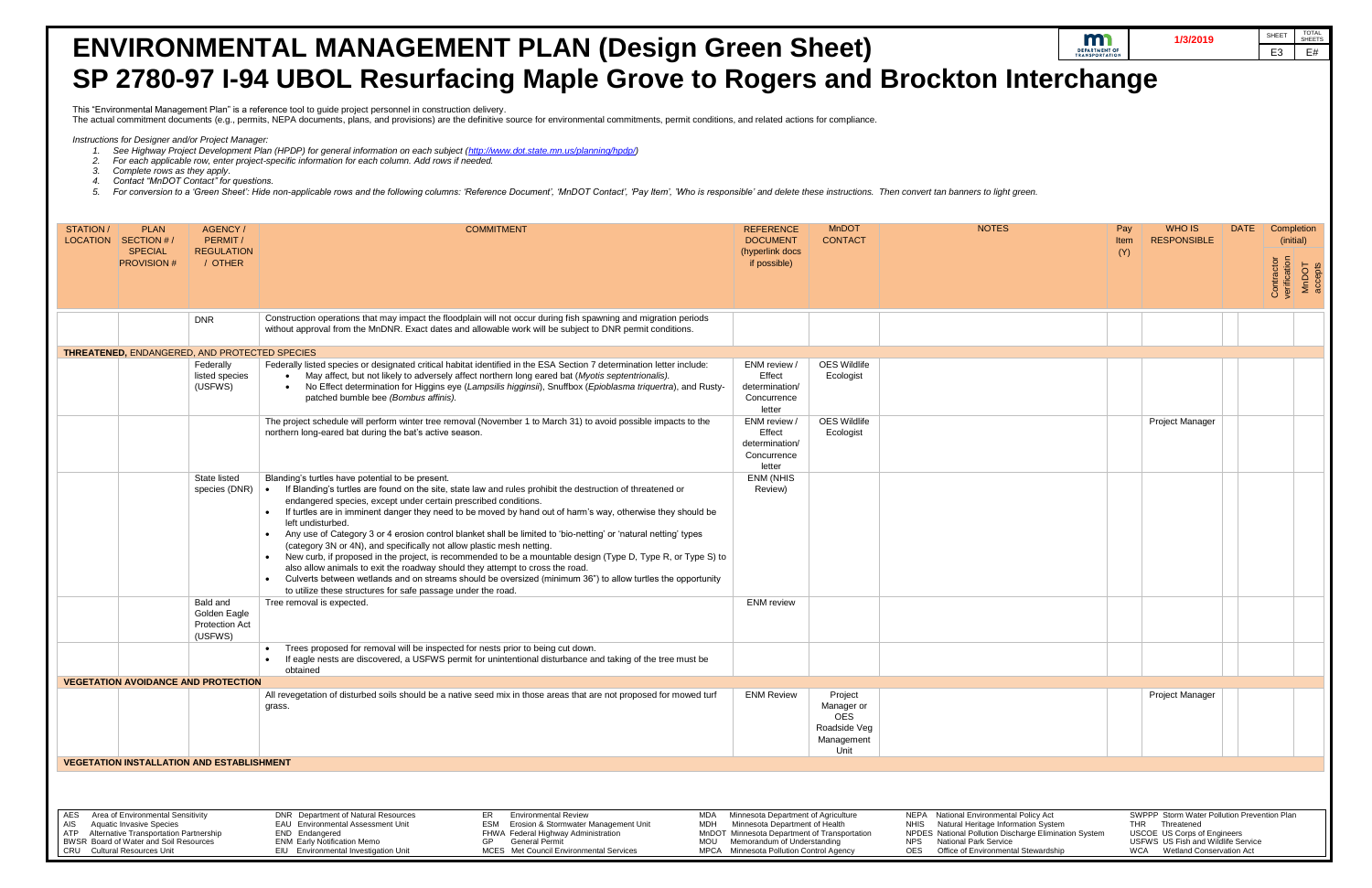- *1. See Highway Project Development Plan (HPDP) for general information on each subject [\(http://www.dot.state.mn.us/planning/hpdp/\)](http://www.dot.state.mn.us/planning/hpdp/)*
- *2. For each applicable row, enter project-specific information for each column. Add rows if needed.*
- *3. Complete rows as they apply.*
- *4. Contact "MnDOT Contact" for questions.*
- 5. For conversion to a 'Green Sheet': Hide non-applicable rows and the following columns: 'Reference Document', 'MnDOT Contact', 'Pay Item', 'Who is responsible' and delete these instructions. Then convert tan banners to l

## **ENVIRONMENTAL MANAGEMENT PLAN (Design Green Sheet) SP 2780-97 I-94 UBOL Resurfacing Maple Grove to Rogers and Brockton I**

This "Environmental Management Plan" is a reference tool to guide project personnel in construction delivery.

The actual commitment documents (e.g., permits, NEPA documents, plans, and provisions) are the definitive source for environmental commitments, permit conditions, and related actions for compliance.

 *Instructions for Designer and/or Project Manager:* 

|                                                                  |                       |             | 1/3/2019                                                       |             | <b>SHEET</b>               | <b>TOTAL</b><br><b>SHEETS</b> |
|------------------------------------------------------------------|-----------------------|-------------|----------------------------------------------------------------|-------------|----------------------------|-------------------------------|
|                                                                  | <b>TRANSPORTATION</b> |             |                                                                |             | E4                         | E#                            |
| <b>n Interchange</b>                                             |                       |             |                                                                |             |                            |                               |
|                                                                  |                       |             |                                                                |             |                            |                               |
|                                                                  |                       |             |                                                                |             |                            |                               |
|                                                                  |                       |             |                                                                |             |                            |                               |
|                                                                  |                       |             |                                                                |             |                            |                               |
|                                                                  |                       |             |                                                                |             |                            |                               |
| s to light green.                                                |                       |             |                                                                |             |                            |                               |
|                                                                  |                       |             |                                                                |             |                            |                               |
| <b>NOTES</b>                                                     |                       | Pay         | <b>WHO IS</b>                                                  | <b>DATE</b> | Completion                 |                               |
|                                                                  |                       | Item<br>(Y) | <b>RESPONSIBLE</b>                                             |             | (initial)                  |                               |
|                                                                  |                       |             |                                                                |             | Contractor<br>verification |                               |
|                                                                  |                       |             |                                                                |             |                            | MnDOT<br>accepts              |
|                                                                  |                       |             |                                                                |             |                            |                               |
|                                                                  |                       |             | Project Manager                                                |             |                            |                               |
|                                                                  |                       |             |                                                                |             |                            |                               |
|                                                                  |                       |             |                                                                |             |                            |                               |
|                                                                  |                       |             |                                                                |             |                            |                               |
|                                                                  |                       |             |                                                                |             |                            |                               |
|                                                                  |                       |             |                                                                |             |                            |                               |
|                                                                  |                       |             | Environmental                                                  |             |                            |                               |
|                                                                  |                       |             |                                                                |             |                            |                               |
|                                                                  |                       |             |                                                                |             |                            |                               |
|                                                                  |                       |             | Project Manager                                                |             |                            |                               |
|                                                                  |                       |             |                                                                |             |                            |                               |
|                                                                  |                       |             | Environmental                                                  |             |                            |                               |
|                                                                  |                       |             |                                                                |             |                            |                               |
|                                                                  |                       |             |                                                                |             |                            |                               |
|                                                                  |                       |             |                                                                |             |                            |                               |
|                                                                  |                       |             |                                                                |             |                            |                               |
|                                                                  |                       |             |                                                                |             |                            |                               |
|                                                                  |                       |             |                                                                |             |                            |                               |
|                                                                  |                       |             |                                                                |             |                            |                               |
|                                                                  |                       |             |                                                                |             |                            |                               |
|                                                                  |                       |             |                                                                |             |                            |                               |
|                                                                  |                       |             |                                                                |             |                            |                               |
|                                                                  |                       |             |                                                                |             |                            |                               |
|                                                                  |                       |             |                                                                |             |                            |                               |
|                                                                  |                       |             |                                                                |             |                            |                               |
|                                                                  |                       |             |                                                                |             |                            |                               |
| vironmental Policy Act                                           |                       |             | SWPPP Storm Water Pollution Prevention Plan                    |             |                            |                               |
| itage Information System<br>Ilution Discharge Elimination System |                       | THR         | Threatened<br>USCOE US Corps of Engineers                      |             |                            |                               |
| rk Service<br>vironmontal Rtowardchin                            |                       | MCM         | USFWS US Fish and Wildlife Service<br>Wotland Conconvation Act |             |                            |                               |

| STATION /<br><b>PLAN</b><br>LOCATION SECTION #/<br><b>SPECIAL</b><br><b>PROVISION #</b>                                                                                                                             | AGENCY/<br>PERMIT/<br><b>REGULATION</b><br>/ OTHER                           | <b>COMMITMENT</b>                                                                                                                                                                                                                                                                                                                                                                                                                                                                                                                                                                                                                                                                                                                                                                                                                                                                                                                                                                                                                                                                                                                                                                                                                                                                                                                                                                                                                                                                          | <b>REFERENCE</b><br><b>DOCUMENT</b><br>(hyperlink docs<br>if possible)                                                                                                                          | <b>MnDOT</b><br><b>CONTACT</b>                       | <b>NOTES</b>                                                                                                                                                                                                                               | Pay<br>Item<br>(Y) | WHO IS<br><b>RESPONSIBLE</b>                                                                                                                     | <b>DATE</b> | Compl<br>(initi<br>Contractor<br>verification |
|---------------------------------------------------------------------------------------------------------------------------------------------------------------------------------------------------------------------|------------------------------------------------------------------------------|--------------------------------------------------------------------------------------------------------------------------------------------------------------------------------------------------------------------------------------------------------------------------------------------------------------------------------------------------------------------------------------------------------------------------------------------------------------------------------------------------------------------------------------------------------------------------------------------------------------------------------------------------------------------------------------------------------------------------------------------------------------------------------------------------------------------------------------------------------------------------------------------------------------------------------------------------------------------------------------------------------------------------------------------------------------------------------------------------------------------------------------------------------------------------------------------------------------------------------------------------------------------------------------------------------------------------------------------------------------------------------------------------------------------------------------------------------------------------------------------|-------------------------------------------------------------------------------------------------------------------------------------------------------------------------------------------------|------------------------------------------------------|--------------------------------------------------------------------------------------------------------------------------------------------------------------------------------------------------------------------------------------------|--------------------|--------------------------------------------------------------------------------------------------------------------------------------------------|-------------|-----------------------------------------------|
|                                                                                                                                                                                                                     |                                                                              | Disturbed area to be revegetated using native seed mixes per DNR, MnDOT, and USFWS Guidance.                                                                                                                                                                                                                                                                                                                                                                                                                                                                                                                                                                                                                                                                                                                                                                                                                                                                                                                                                                                                                                                                                                                                                                                                                                                                                                                                                                                               | Seeding<br>Manual                                                                                                                                                                               | Project<br>Manager or                                |                                                                                                                                                                                                                                            |                    | Project Manager                                                                                                                                  |             |                                               |
|                                                                                                                                                                                                                     |                                                                              |                                                                                                                                                                                                                                                                                                                                                                                                                                                                                                                                                                                                                                                                                                                                                                                                                                                                                                                                                                                                                                                                                                                                                                                                                                                                                                                                                                                                                                                                                            |                                                                                                                                                                                                 | <b>OES</b>                                           |                                                                                                                                                                                                                                            |                    |                                                                                                                                                  |             |                                               |
| <b>INVASIVE SPECIES / NOXIOUS WEEDS</b>                                                                                                                                                                             |                                                                              |                                                                                                                                                                                                                                                                                                                                                                                                                                                                                                                                                                                                                                                                                                                                                                                                                                                                                                                                                                                                                                                                                                                                                                                                                                                                                                                                                                                                                                                                                            |                                                                                                                                                                                                 |                                                      |                                                                                                                                                                                                                                            |                    |                                                                                                                                                  |             |                                               |
|                                                                                                                                                                                                                     | Terrestrial<br>invasive<br>species<br>(MDA)<br>including<br>noxious<br>weeds | All revegetation of disturbed soils will be a native seed mix in those areas that are not proposed for mowed turf<br>grass.                                                                                                                                                                                                                                                                                                                                                                                                                                                                                                                                                                                                                                                                                                                                                                                                                                                                                                                                                                                                                                                                                                                                                                                                                                                                                                                                                                | <b>ENM</b> review                                                                                                                                                                               | <b>OES</b><br>Roadside Veg<br>Management<br>Unit     |                                                                                                                                                                                                                                            |                    |                                                                                                                                                  |             |                                               |
|                                                                                                                                                                                                                     | Aquatic<br>Invasive<br>Species<br>(DNR)                                      | Eurasian water milfoil is known to exist in the Rice Lake basins that extend into MnDOT right of way.                                                                                                                                                                                                                                                                                                                                                                                                                                                                                                                                                                                                                                                                                                                                                                                                                                                                                                                                                                                                                                                                                                                                                                                                                                                                                                                                                                                      | <b>ENM</b> review                                                                                                                                                                               | <b>DNR Liaison</b>                                   |                                                                                                                                                                                                                                            |                    | Environmental                                                                                                                                    |             |                                               |
|                                                                                                                                                                                                                     |                                                                              | Any equipment that contacts the Rice Lake basins will be inspected for vegetation, and if present, removed prior to<br>transport.                                                                                                                                                                                                                                                                                                                                                                                                                                                                                                                                                                                                                                                                                                                                                                                                                                                                                                                                                                                                                                                                                                                                                                                                                                                                                                                                                          |                                                                                                                                                                                                 | Project<br>Manager                                   |                                                                                                                                                                                                                                            |                    | <b>Project Manager</b>                                                                                                                           |             |                                               |
| OTHER AREAS OF ENVIRONMENTAL SENSITIVITY                                                                                                                                                                            |                                                                              |                                                                                                                                                                                                                                                                                                                                                                                                                                                                                                                                                                                                                                                                                                                                                                                                                                                                                                                                                                                                                                                                                                                                                                                                                                                                                                                                                                                                                                                                                            |                                                                                                                                                                                                 |                                                      |                                                                                                                                                                                                                                            |                    |                                                                                                                                                  |             |                                               |
|                                                                                                                                                                                                                     | Aquafer<br>protection<br>(MDH)                                               | Any wells that will be impacted by the project will be sealed by a licensed well contractor according to Minnesota<br>Rules, Chapter 4725, or be relocated and coordinated with the MPCA and MDH.                                                                                                                                                                                                                                                                                                                                                                                                                                                                                                                                                                                                                                                                                                                                                                                                                                                                                                                                                                                                                                                                                                                                                                                                                                                                                          |                                                                                                                                                                                                 | <b>OES</b><br>Environmental<br>Investigation<br>Unit |                                                                                                                                                                                                                                            |                    | Environmental                                                                                                                                    |             |                                               |
| <b>CONTAMINATED MATERIALS</b>                                                                                                                                                                                       |                                                                              |                                                                                                                                                                                                                                                                                                                                                                                                                                                                                                                                                                                                                                                                                                                                                                                                                                                                                                                                                                                                                                                                                                                                                                                                                                                                                                                                                                                                                                                                                            |                                                                                                                                                                                                 |                                                      |                                                                                                                                                                                                                                            |                    |                                                                                                                                                  |             |                                               |
|                                                                                                                                                                                                                     | MPCA, MDA,                                                                   | DRO was identified at two locations (DP-17A and DP-17B) exceeding the 100 mg/kg criteria.<br>• This contamination included Volatile Organic Compounds (VOCs), some metals, and nitrogen. The project will<br>be required to manage these contaminated soil areas in conformance with MnDOT specifications.                                                                                                                                                                                                                                                                                                                                                                                                                                                                                                                                                                                                                                                                                                                                                                                                                                                                                                                                                                                                                                                                                                                                                                                 | Phase I & II<br>Reports                                                                                                                                                                         |                                                      |                                                                                                                                                                                                                                            |                    |                                                                                                                                                  |             |                                               |
|                                                                                                                                                                                                                     |                                                                              | It is anticipated that the existing MnDOT West Wayside (MnDOT right of way) as well as one house and associated<br>accessory structures (City of Dayton right of way) that are located within the footprint of the proposed Brockton<br>interchange will be demolished and removed as part of the construction of the proposed interchange.<br>MnDOT will be responsible for the testing and demolition of the West Wayside structure.<br>The City of Dayton will be responsible for the pre-demolition assessment and abatement, prior to removal of<br>these structures.<br>MnDOT or the City of Dayton will implement standard measures to help avoid, control and manage potential<br>effects from contaminated materials, such as preparing and implementing a project-specific scope of work, site-<br>specific health and safety plan and hazardous material management plan.<br>Prior to the demolition of structures, assessments for asbestos-containing materials, lead-based paints, and<br>other regulated materials/wastes will be performed.<br>The appropriate notifications will be submitted to regulatory authorities prior to asbestos abatement, structure<br>$\bullet$<br>demolition or relocation activities, regardless of whether regulated waste or asbestos was discovered during<br>the assessment.<br>All regulated materials and waste, including hazardous waste, from such buildings will be removed and<br>٠<br>properly disposed of prior to demolition. |                                                                                                                                                                                                 |                                                      |                                                                                                                                                                                                                                            |                    |                                                                                                                                                  |             |                                               |
| Area of Environmental Sensitivity<br>AES<br><b>Aquatic Invasive Species</b><br>AIS<br>Alternative Transportation Partnership<br>ATP<br>BWSR Board of Water and Soil Resources<br><b>CRU</b> Cultural Resources Unit |                                                                              | DNR Department of Natural Resources<br><b>Environmental Review</b><br>ER<br>MDA<br>EAU Environmental Assessment Unit<br>ESM<br>Erosion & Stormwater Management Unit<br>MDH<br>END Endangered<br>FHWA Federal Highway Administration<br><b>ENM Early Notification Memo</b><br><b>General Permit</b><br>GP<br>MOU<br>EIU Environmental Investigation Unit<br>MCES Met Council Environmental Services                                                                                                                                                                                                                                                                                                                                                                                                                                                                                                                                                                                                                                                                                                                                                                                                                                                                                                                                                                                                                                                                                         | Minnesota Department of Agriculture<br>Minnesota Department of Health<br>MnDOT Minnesota Department of Transportation<br>Memorandum of Understanding<br>MPCA Minnesota Pollution Control Agency |                                                      | NEPA National Environmental Policy Act<br>Natural Heritage Information System<br>NHIS<br>NPDES National Pollution Discharge Elimination System<br><b>National Park Service</b><br>NPS<br><b>OES</b><br>Office of Environmental Stewardship | THR Threatened     | SWPPP Storm Water Pollution Prevention Plan<br>USCOE US Corps of Engineers<br>USFWS US Fish and Wildlife Service<br>WCA Wetland Conservation Act |             |                                               |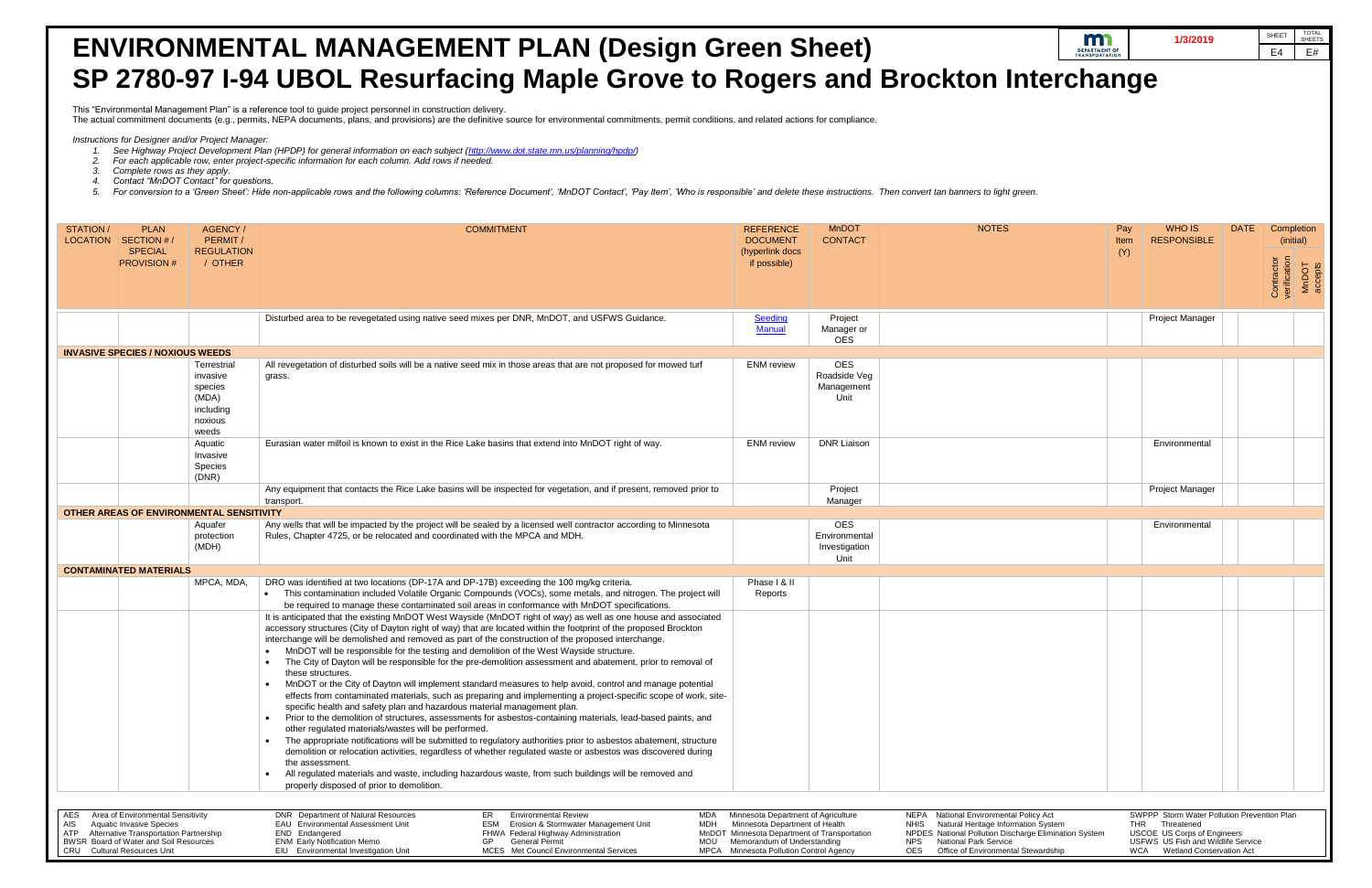- *2. For each applicable row, enter project-specific information for each column. Add rows if needed.*
- 
- 
- 

|                                                                                                                                                                                                              |                                                                | <b>ENVIRONMENTAL MANAGEMENT PLAN (Design Green Sheet)</b>                                                                                                                                                                                                                                                                                                                                                                                                                                                                                                                                                                                                                                                                                                                                                                          |                                                                                                                                                                                                 |                                                                         |                                                                                                                                                                                                                               | m<br><b>DEPARTMENT OF</b><br><b>TRANSPORTATION</b> | 1/3/2019                                                                                                                                                                  | TOTAL<br>SHEETS<br>SHEET<br>E <sub>5</sub><br>E# |
|--------------------------------------------------------------------------------------------------------------------------------------------------------------------------------------------------------------|----------------------------------------------------------------|------------------------------------------------------------------------------------------------------------------------------------------------------------------------------------------------------------------------------------------------------------------------------------------------------------------------------------------------------------------------------------------------------------------------------------------------------------------------------------------------------------------------------------------------------------------------------------------------------------------------------------------------------------------------------------------------------------------------------------------------------------------------------------------------------------------------------------|-------------------------------------------------------------------------------------------------------------------------------------------------------------------------------------------------|-------------------------------------------------------------------------|-------------------------------------------------------------------------------------------------------------------------------------------------------------------------------------------------------------------------------|----------------------------------------------------|---------------------------------------------------------------------------------------------------------------------------------------------------------------------------|--------------------------------------------------|
|                                                                                                                                                                                                              |                                                                | SP 2780-97 I-94 UBOL Resurfacing Maple Grove to Rogers and Brockton Interchange                                                                                                                                                                                                                                                                                                                                                                                                                                                                                                                                                                                                                                                                                                                                                    |                                                                                                                                                                                                 |                                                                         |                                                                                                                                                                                                                               |                                                    |                                                                                                                                                                           |                                                  |
|                                                                                                                                                                                                              |                                                                | This "Environmental Management Plan" is a reference tool to guide project personnel in construction delivery.<br>The actual commitment documents (e.g., permits, NEPA documents, plans, and provisions) are the definitive source for environmental commitments, permit conditions, and related actions for compliance.                                                                                                                                                                                                                                                                                                                                                                                                                                                                                                            |                                                                                                                                                                                                 |                                                                         |                                                                                                                                                                                                                               |                                                    |                                                                                                                                                                           |                                                  |
| Instructions for Designer and/or Project Manager:                                                                                                                                                            |                                                                |                                                                                                                                                                                                                                                                                                                                                                                                                                                                                                                                                                                                                                                                                                                                                                                                                                    |                                                                                                                                                                                                 |                                                                         |                                                                                                                                                                                                                               |                                                    |                                                                                                                                                                           |                                                  |
| Complete rows as they apply.<br>Contact "MnDOT Contact" for questions.                                                                                                                                       |                                                                | See Highway Project Development Plan (HPDP) for general information on each subject (http://www.dot.state.mn.us/planning/hpdp/)<br>For each applicable row, enter project-specific information for each column. Add rows if needed.<br>For conversion to a 'Green Sheet': Hide non-applicable rows and the following columns: 'Reference Document', 'MnDOT Contact', 'Pay Item', 'Who is responsible' and delete these instructions. Then convert tan banners to ligh                                                                                                                                                                                                                                                                                                                                                              |                                                                                                                                                                                                 |                                                                         |                                                                                                                                                                                                                               |                                                    |                                                                                                                                                                           |                                                  |
| STATION /<br><b>PLAN</b><br>LOCATION SECTION #/                                                                                                                                                              | AGENCY/<br>PERMIT/                                             | <b>COMMITMENT</b>                                                                                                                                                                                                                                                                                                                                                                                                                                                                                                                                                                                                                                                                                                                                                                                                                  | <b>REFERENCE</b><br><b>DOCUMENT</b>                                                                                                                                                             | <b>MnDOT</b><br><b>CONTACT</b>                                          | <b>NOTES</b>                                                                                                                                                                                                                  | Pay<br>Item                                        | WHO IS<br><b>RESPONSIBLE</b>                                                                                                                                              | <b>DATE</b><br>Completior<br>(initial)           |
| <b>SPECIAL</b><br><b>PROVISION #</b>                                                                                                                                                                         | <b>REGULATION</b><br>/ OTHER                                   |                                                                                                                                                                                                                                                                                                                                                                                                                                                                                                                                                                                                                                                                                                                                                                                                                                    | (hyperlink docs<br>if possible)                                                                                                                                                                 |                                                                         |                                                                                                                                                                                                                               | (Y)                                                |                                                                                                                                                                           | Contractor<br>verification<br>MnDOT<br>accepts   |
|                                                                                                                                                                                                              |                                                                | A licensed asbestos abatement contractor will be used to remove any asbestos containing materials identified.<br>Any regulated or contaminated materials identified will be disposed of in accordance with applicable federal,<br>state, and local regulations in advance of construction of the project.                                                                                                                                                                                                                                                                                                                                                                                                                                                                                                                          |                                                                                                                                                                                                 |                                                                         |                                                                                                                                                                                                                               |                                                    |                                                                                                                                                                           |                                                  |
|                                                                                                                                                                                                              |                                                                | All solid wastes generated by construction of the proposed project will be disposed of properly in a permitted,<br>licensed solid waste facility.<br>Project demolition of concrete, asphalt, and other potentially recyclable construction materials will be directed<br>to the appropriate storage, crushing, or renovation facility for recycling.<br>Any green-treated wood will be documented and disposed of in a MPCA permitted Mixed Municipal Solid<br>Waste (sanitary) landfill or Industrial Waste Landfill.                                                                                                                                                                                                                                                                                                            |                                                                                                                                                                                                 |                                                                         |                                                                                                                                                                                                                               |                                                    |                                                                                                                                                                           |                                                  |
|                                                                                                                                                                                                              |                                                                | Best management practices will be used to minimize the chance of hazardous waste spills during construction.<br>If a spill were to take place during construction, appropriate action to remedy the situation will be taken<br>immediately in accordance with MPCA guidelines and regulations.<br>Any contaminated spills or leaks that occur during construction will be the responsibility of the contractor, who<br>will notify the Duty Officer and work with the MPCA to contain and remediate contaminated soil/materials in<br>accordance with state and federal standards.                                                                                                                                                                                                                                                 |                                                                                                                                                                                                 |                                                                         |                                                                                                                                                                                                                               |                                                    |                                                                                                                                                                           |                                                  |
| <b>HISTORIC PROPERTIES / CULTURAL RESOURCES</b>                                                                                                                                                              |                                                                | Any contaminated soil removed on site will be disposed of in a MPCA permitted landfill.                                                                                                                                                                                                                                                                                                                                                                                                                                                                                                                                                                                                                                                                                                                                            |                                                                                                                                                                                                 |                                                                         |                                                                                                                                                                                                                               |                                                    |                                                                                                                                                                           |                                                  |
|                                                                                                                                                                                                              | National<br>Historical<br>Preservation<br>(Section 106)        | MnDOT's CRU has coordinated with the Minnesota State Historic Preservation Office (MnSHPO) and State<br>Archeaologist. MnDOT CRU found that the project will have no adverse effect to any historic properties or cultural<br>resources provided that the following conditions are met:<br>Project specific wording will be developed and incorporated into the project construction plans to provide<br>protection to select identified burial and archaeological sites.<br>MnDOT CRU's contact information will be included in the construction documents and if anything is altered<br>from the current review, the contractor will notify MnDOT CRU.<br>Survey of one pond location that could not be reviewed due to landowner permission will be completed prior to<br>construction if disturbance to this area is proposed. |                                                                                                                                                                                                 | <b>OES Cultural</b><br>Resources<br>Unit (CRU)<br>Or Project<br>Manager |                                                                                                                                                                                                                               |                                                    | <b>Project Manager</b>                                                                                                                                                    |                                                  |
|                                                                                                                                                                                                              |                                                                | Protective measures during construction will be used to avoid inadvertent disturbance to archaeological sites<br>identified by MnDOT CRU and should be coordinated with the Office of the State Archeologist and the Minnesota<br>Indian Affairs Council. These protective measures will include:<br>the establishment of a buffer in consultation with MnSHPO, OSA, and MIAC:<br>the use of visual barriers such as construction fence to demarcate the buffer;<br>and notations on project plans.                                                                                                                                                                                                                                                                                                                                |                                                                                                                                                                                                 | <b>OES Cultural</b><br>Resources<br>Unit (CRU)<br>Or Project<br>Manager |                                                                                                                                                                                                                               |                                                    | <b>Project Manager</b>                                                                                                                                                    |                                                  |
| <b>FARMLAND IMPACTS</b>                                                                                                                                                                                      |                                                                |                                                                                                                                                                                                                                                                                                                                                                                                                                                                                                                                                                                                                                                                                                                                                                                                                                    |                                                                                                                                                                                                 |                                                                         |                                                                                                                                                                                                                               |                                                    |                                                                                                                                                                           |                                                  |
|                                                                                                                                                                                                              | NRCS/MN<br>Dept of Ag/<br>Farmland<br>Protection<br>Policy Act | See the review of farmland impacts by soil type conducted in the AD-1006 Form.                                                                                                                                                                                                                                                                                                                                                                                                                                                                                                                                                                                                                                                                                                                                                     |                                                                                                                                                                                                 | <b>OES</b><br>Environmental<br>Assessment                               |                                                                                                                                                                                                                               |                                                    | Environmental                                                                                                                                                             |                                                  |
| AIR AND NOISE CONSTRUCTION IMPACTS                                                                                                                                                                           | Air (Dust and                                                  | Dust will be generated by normal construction activities and will be minimized through standard dust control                                                                                                                                                                                                                                                                                                                                                                                                                                                                                                                                                                                                                                                                                                                       |                                                                                                                                                                                                 | <b>OES</b>                                                              |                                                                                                                                                                                                                               |                                                    | <b>Project Manager</b>                                                                                                                                                    |                                                  |
|                                                                                                                                                                                                              | Odors)                                                         | methods such as watering and limiting the extent and duration of exposed soil conditions. Construction contractors                                                                                                                                                                                                                                                                                                                                                                                                                                                                                                                                                                                                                                                                                                                 |                                                                                                                                                                                                 | Environmental                                                           |                                                                                                                                                                                                                               |                                                    |                                                                                                                                                                           |                                                  |
| Area of Environmental Sensitivity<br>AES<br><b>Aquatic Invasive Species</b><br>AIS<br>Alternative Transportation Partnership<br>ATP<br>BWSR Board of Water and Soil Resources<br>CRU Cultural Resources Unit |                                                                | DNR Department of Natural Resources<br>ER<br><b>Environmental Review</b><br>MDA<br>Erosion & Stormwater Management Unit<br><b>EAU</b> Environmental Assessment Unit<br>ESM<br>MDH<br>END Endangered<br>FHWA Federal Highway Administration<br><b>General Permit</b><br><b>ENM Early Notification Memo</b><br>GP<br>MOU<br>EIU Environmental Investigation Unit<br>MCES Met Council Environmental Services                                                                                                                                                                                                                                                                                                                                                                                                                          | Minnesota Department of Agriculture<br>Minnesota Department of Health<br>MnDOT Minnesota Department of Transportation<br>Memorandum of Understanding<br>MPCA Minnesota Pollution Control Agency |                                                                         | NEPA National Environmental Policy Act<br>NHIS Natural Heritage Information System<br>NPDES National Pollution Discharge Elimination System<br><b>National Park Service</b><br>NPS<br>OES Office of Environmental Stewardship |                                                    | SWPPP Storm Water Pollution Prevention Plan<br>THR Threatened<br><b>USCOE US Corps of Engineers</b><br>USFWS US Fish and Wildlife Service<br>WCA Wetland Conservation Act |                                                  |

| tal Policy Act             |     | SWPPP Storm Water Pollution Prevention Plan |
|----------------------------|-----|---------------------------------------------|
| ormation System            | THR | Threatened                                  |
| scharge Elimination System |     | <b>USCOE</b> US Corps of Engineers          |
| е                          |     | USFWS US Fish and Wildlife Service          |
| าtal Stewardship           | WCA | <b>Wetland Conservation Act</b>             |
|                            |     |                                             |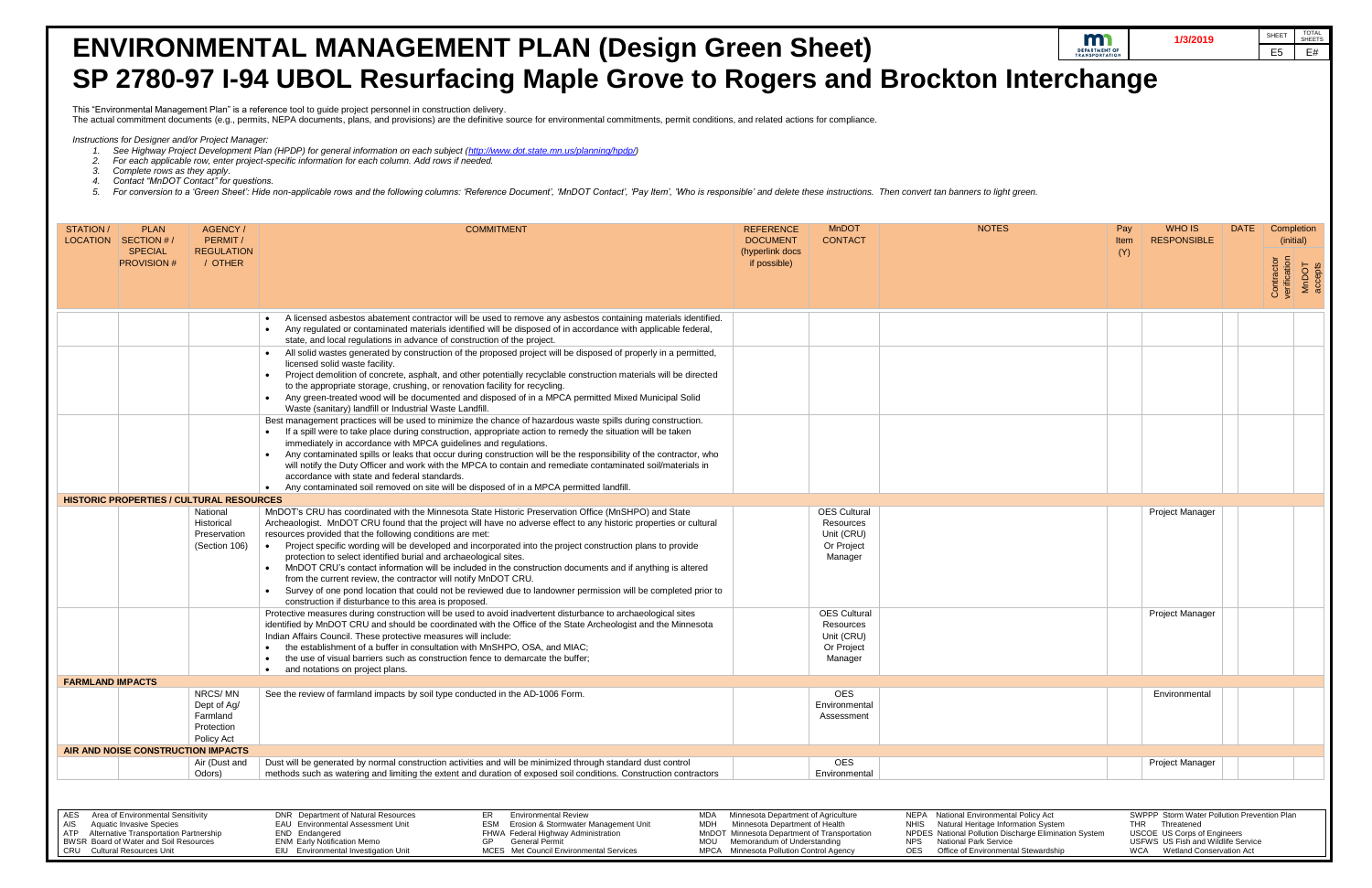- 
- *2. For each applicable row, enter project-specific information for each column. Add rows if needed.*
- 
- 
- 

| <b>ENVIRONMENTAL MANAGEMENT PLAN (Design Green Sheet)</b>                                                                                                                                                                                                                                                                                                                                                                                                                                                                                                                                            |                                     |                                |                                                                                                                                                                                                                                                                                                                                                                                                                                                                                                                                                                                                                                                                                                                                                                                                                                                                                                                                                                                                                                                                                                                                                                                                                                                                                                                                                                                                                                                                                                                                                                                                                                                                                                                                                                                                                                                                                                                                                        |                                                                                                                                                                                                                                                                                                                                                                                                                                               |                                                                                |              |                                                                                                                                                                           | m<br>1/3/2019<br><b>DEPARTMENT OF</b><br><b>TRANSPORTATIO</b> |             | <b>TOTAL</b><br>SHEET<br><b>SHEETS</b><br>E#<br>E <sub>6</sub> |  |
|------------------------------------------------------------------------------------------------------------------------------------------------------------------------------------------------------------------------------------------------------------------------------------------------------------------------------------------------------------------------------------------------------------------------------------------------------------------------------------------------------------------------------------------------------------------------------------------------------|-------------------------------------|--------------------------------|--------------------------------------------------------------------------------------------------------------------------------------------------------------------------------------------------------------------------------------------------------------------------------------------------------------------------------------------------------------------------------------------------------------------------------------------------------------------------------------------------------------------------------------------------------------------------------------------------------------------------------------------------------------------------------------------------------------------------------------------------------------------------------------------------------------------------------------------------------------------------------------------------------------------------------------------------------------------------------------------------------------------------------------------------------------------------------------------------------------------------------------------------------------------------------------------------------------------------------------------------------------------------------------------------------------------------------------------------------------------------------------------------------------------------------------------------------------------------------------------------------------------------------------------------------------------------------------------------------------------------------------------------------------------------------------------------------------------------------------------------------------------------------------------------------------------------------------------------------------------------------------------------------------------------------------------------------|-----------------------------------------------------------------------------------------------------------------------------------------------------------------------------------------------------------------------------------------------------------------------------------------------------------------------------------------------------------------------------------------------------------------------------------------------|--------------------------------------------------------------------------------|--------------|---------------------------------------------------------------------------------------------------------------------------------------------------------------------------|---------------------------------------------------------------|-------------|----------------------------------------------------------------|--|
| SP 2780-97 I-94 UBOL Resurfacing Maple Grove to Rogers and Brockton Interchange                                                                                                                                                                                                                                                                                                                                                                                                                                                                                                                      |                                     |                                |                                                                                                                                                                                                                                                                                                                                                                                                                                                                                                                                                                                                                                                                                                                                                                                                                                                                                                                                                                                                                                                                                                                                                                                                                                                                                                                                                                                                                                                                                                                                                                                                                                                                                                                                                                                                                                                                                                                                                        |                                                                                                                                                                                                                                                                                                                                                                                                                                               |                                                                                |              |                                                                                                                                                                           |                                                               |             |                                                                |  |
| This "Environmental Management Plan" is a reference tool to guide project personnel in construction delivery.<br>The actual commitment documents (e.g., permits, NEPA documents, plans, and provisions) are the definitive source for environmental commitments, permit conditions, and related actions for compliance.                                                                                                                                                                                                                                                                              |                                     |                                |                                                                                                                                                                                                                                                                                                                                                                                                                                                                                                                                                                                                                                                                                                                                                                                                                                                                                                                                                                                                                                                                                                                                                                                                                                                                                                                                                                                                                                                                                                                                                                                                                                                                                                                                                                                                                                                                                                                                                        |                                                                                                                                                                                                                                                                                                                                                                                                                                               |                                                                                |              |                                                                                                                                                                           |                                                               |             |                                                                |  |
| Instructions for Designer and/or Project Manager:<br>See Highway Project Development Plan (HPDP) for general information on each subject (http://www.dot.state.mn.us/planning/hpdp/)<br>For each applicable row, enter project-specific information for each column. Add rows if needed.<br>Complete rows as they apply.<br>Contact "MnDOT Contact" for questions.<br>For conversion to a 'Green Sheet': Hide non-applicable rows and the following columns: 'Reference Document', 'MnDOT Contact', 'Pay Item', 'Who is responsible' and delete these instructions. Then convert tan banners to ligh |                                     |                                |                                                                                                                                                                                                                                                                                                                                                                                                                                                                                                                                                                                                                                                                                                                                                                                                                                                                                                                                                                                                                                                                                                                                                                                                                                                                                                                                                                                                                                                                                                                                                                                                                                                                                                                                                                                                                                                                                                                                                        |                                                                                                                                                                                                                                                                                                                                                                                                                                               |                                                                                |              |                                                                                                                                                                           |                                                               |             |                                                                |  |
| STATION/<br>LOCATION                                                                                                                                                                                                                                                                                                                                                                                                                                                                                                                                                                                 | <b>PLAN</b><br>$\mid$ SECTION #     | AGENCY/<br>PERMIT/             | <b>COMMITMENT</b>                                                                                                                                                                                                                                                                                                                                                                                                                                                                                                                                                                                                                                                                                                                                                                                                                                                                                                                                                                                                                                                                                                                                                                                                                                                                                                                                                                                                                                                                                                                                                                                                                                                                                                                                                                                                                                                                                                                                      | <b>REFERENCE</b><br><b>DOCUMENT</b>                                                                                                                                                                                                                                                                                                                                                                                                           | <b>MnDOT</b><br><b>CONTACT</b>                                                 | <b>NOTES</b> | Pay<br>Item                                                                                                                                                               | WHO IS<br><b>RESPONSIBLE</b>                                  | <b>DATE</b> | Completion<br>(initial)                                        |  |
|                                                                                                                                                                                                                                                                                                                                                                                                                                                                                                                                                                                                      | <b>SPECIAL</b><br><b>PROVISION#</b> | <b>REGULATION</b><br>/ OTHER   |                                                                                                                                                                                                                                                                                                                                                                                                                                                                                                                                                                                                                                                                                                                                                                                                                                                                                                                                                                                                                                                                                                                                                                                                                                                                                                                                                                                                                                                                                                                                                                                                                                                                                                                                                                                                                                                                                                                                                        | (hyperlink docs<br>if possible)                                                                                                                                                                                                                                                                                                                                                                                                               |                                                                                |              | (Y)                                                                                                                                                                       |                                                               |             | Contractor<br>verification<br>MnDOT<br>accepts                 |  |
|                                                                                                                                                                                                                                                                                                                                                                                                                                                                                                                                                                                                      |                                     | Noise<br>Pollution<br>Control  | will be required to control dust and other airborne particulates in accordance with MnDOT specifications in place at<br>the time of construction. Th following dust control measures will be taken, as necessary:<br>Minimize the duration and extent of areas being exposed or regraded at any one time.<br>Spray construction areas and haul roads with water, especially during periods of high wind or high levels of<br>construction activity.<br>Minimize the use of vehicles on unpaved surfaces when feasible<br>Tarp trucks hauling soil, sand, and other loose materials or require trucks to maintain at least two feet of<br>freeboard.<br>Pave, apply water as needed, or apply (non-toxic) soil stabilizers on unpaved access roads, parking areas and<br>staging areas at construction sites<br>Use water sweepers to sweep paved access roads, parking areas, and staging areas at construction sites.<br>Use water sweepers to sweep streets if visible soil material is carried onto adjacent public streets.<br>Hydroseed or apply (non-toxic) soil stabilizers to inactive construction areas (previously graded areas inactive<br>for ten days or more).<br>Enclose, cover, water, or apply (non-toxic) soil binders to exposed stockpiles (dirt, sand, etc.).<br>Limit traffic speeds on unpaved roads to 15 miles per hour.<br>Utilize appropriate erosion control measures to reduce silt runoff to public roadways.<br>Replant vegetation as quickly as possible to minimize erosion in disturbed areas.<br>Use alternative fuels for construction equipment when feasible<br>Minimize equipment idling time<br>Maintain properly tuned equipment.<br>It is MnDOT's practice to require contractor(s) to comply with applicable local noise restrictions and ordinances to<br>the extent that it is reasonable.<br>Construction activities that will be prohibited between 8:30 pm and 7:00 am include pile driving, concrete | <b>MnDOT Noise</b><br>Policy                                                                                                                                                                                                                                                                                                                                                                                                                  | Modeling &<br><b>Testing Unit</b><br><b>OES</b><br>Environmental<br>Modeling & |              |                                                                                                                                                                           | Environmental                                                 |             |                                                                |  |
|                                                                                                                                                                                                                                                                                                                                                                                                                                                                                                                                                                                                      |                                     | (FHWA)                         | pavement demolition, pavement sawing, concrete crushing operations, and jack-hammering.<br>Modeled traffic noise exceeded federal noise abatement criteria at 185 receptors.                                                                                                                                                                                                                                                                                                                                                                                                                                                                                                                                                                                                                                                                                                                                                                                                                                                                                                                                                                                                                                                                                                                                                                                                                                                                                                                                                                                                                                                                                                                                                                                                                                                                                                                                                                           |                                                                                                                                                                                                                                                                                                                                                                                                                                               | <b>Testing Unit</b>                                                            |              |                                                                                                                                                                           |                                                               |             |                                                                |  |
|                                                                                                                                                                                                                                                                                                                                                                                                                                                                                                                                                                                                      |                                     |                                | Four barriers were found to meet MnDOT's cost effectiveness and reasonableness threshold of \$78,500 per<br>receptor<br>These barriers are proposed for the project and will move forward to collect the viewpoints of benefited                                                                                                                                                                                                                                                                                                                                                                                                                                                                                                                                                                                                                                                                                                                                                                                                                                                                                                                                                                                                                                                                                                                                                                                                                                                                                                                                                                                                                                                                                                                                                                                                                                                                                                                       |                                                                                                                                                                                                                                                                                                                                                                                                                                               |                                                                                |              |                                                                                                                                                                           |                                                               |             |                                                                |  |
| receptors<br><b>TRAFFIC DISRUPTION</b>                                                                                                                                                                                                                                                                                                                                                                                                                                                                                                                                                               |                                     |                                |                                                                                                                                                                                                                                                                                                                                                                                                                                                                                                                                                                                                                                                                                                                                                                                                                                                                                                                                                                                                                                                                                                                                                                                                                                                                                                                                                                                                                                                                                                                                                                                                                                                                                                                                                                                                                                                                                                                                                        |                                                                                                                                                                                                                                                                                                                                                                                                                                               |                                                                                |              |                                                                                                                                                                           |                                                               |             |                                                                |  |
|                                                                                                                                                                                                                                                                                                                                                                                                                                                                                                                                                                                                      |                                     | Traffic<br>Management<br>Plans | MnDOT has committed to maintaining six lanes on I-94 during construction and will also monitor the local roadways<br>that could be impacted by traffic diverting from I-94. The specific intersections MnDOT has committed to monitoring<br>include the following:<br>• Territorial Road/Main Street<br>Territorial Road/CR 116 (Fletcher Lane)<br>Territorial Road/Brockton Lane (CR 101)<br>CSAH 30 and CR 116<br>• CSAH 30 and CR 101<br>Any improvements at these intersections will be temporary and removed following construction.<br>MnDOT will meet with the cities and county on a weekly basis during construction to understand if there are major<br>impacts on the local system.                                                                                                                                                                                                                                                                                                                                                                                                                                                                                                                                                                                                                                                                                                                                                                                                                                                                                                                                                                                                                                                                                                                                                                                                                                                         |                                                                                                                                                                                                                                                                                                                                                                                                                                               | Traffic<br>Engineer                                                            |              |                                                                                                                                                                           | <b>Project Manager</b>                                        |             |                                                                |  |
| Area of Environmental Sensitivity<br>AES<br>AIS<br><b>Aquatic Invasive Species</b><br>ATP<br>Alternative Transportation Partnership<br>BWSR Board of Water and Soil Resources<br><b>CRU</b> Cultural Resources Unit                                                                                                                                                                                                                                                                                                                                                                                  |                                     |                                | DNR Department of Natural Resources<br><b>Environmental Review</b><br>MDA<br>ER<br>EAU Environmental Assessment Unit<br>Erosion & Stormwater Management Unit<br>MDH<br>ESM<br>END Endangered<br>FHWA Federal Highway Administration<br><b>ENM Early Notification Memo</b><br>GP<br><b>General Permit</b><br>MOU<br>EIU Environmental Investigation Unit<br>MCES Met Council Environmental Services                                                                                                                                                                                                                                                                                                                                                                                                                                                                                                                                                                                                                                                                                                                                                                                                                                                                                                                                                                                                                                                                                                                                                                                                                                                                                                                                                                                                                                                                                                                                                     | Minnesota Department of Agriculture<br>NEPA National Environmental Policy Act<br>Minnesota Department of Health<br>Natural Heritage Information System<br>NHIS<br>NPDES National Pollution Discharge Elimination System<br>MnDOT Minnesota Department of Transportation<br><b>National Park Service</b><br>Memorandum of Understanding<br>NPS<br>MPCA Minnesota Pollution Control Agency<br>Office of Environmental Stewardship<br><b>OES</b> |                                                                                |              | SWPPP Storm Water Pollution Prevention Plan<br>THR Threatened<br><b>USCOE US Corps of Engineers</b><br>USFWS US Fish and Wildlife Service<br>WCA Wetland Conservation Act |                                                               |             |                                                                |  |